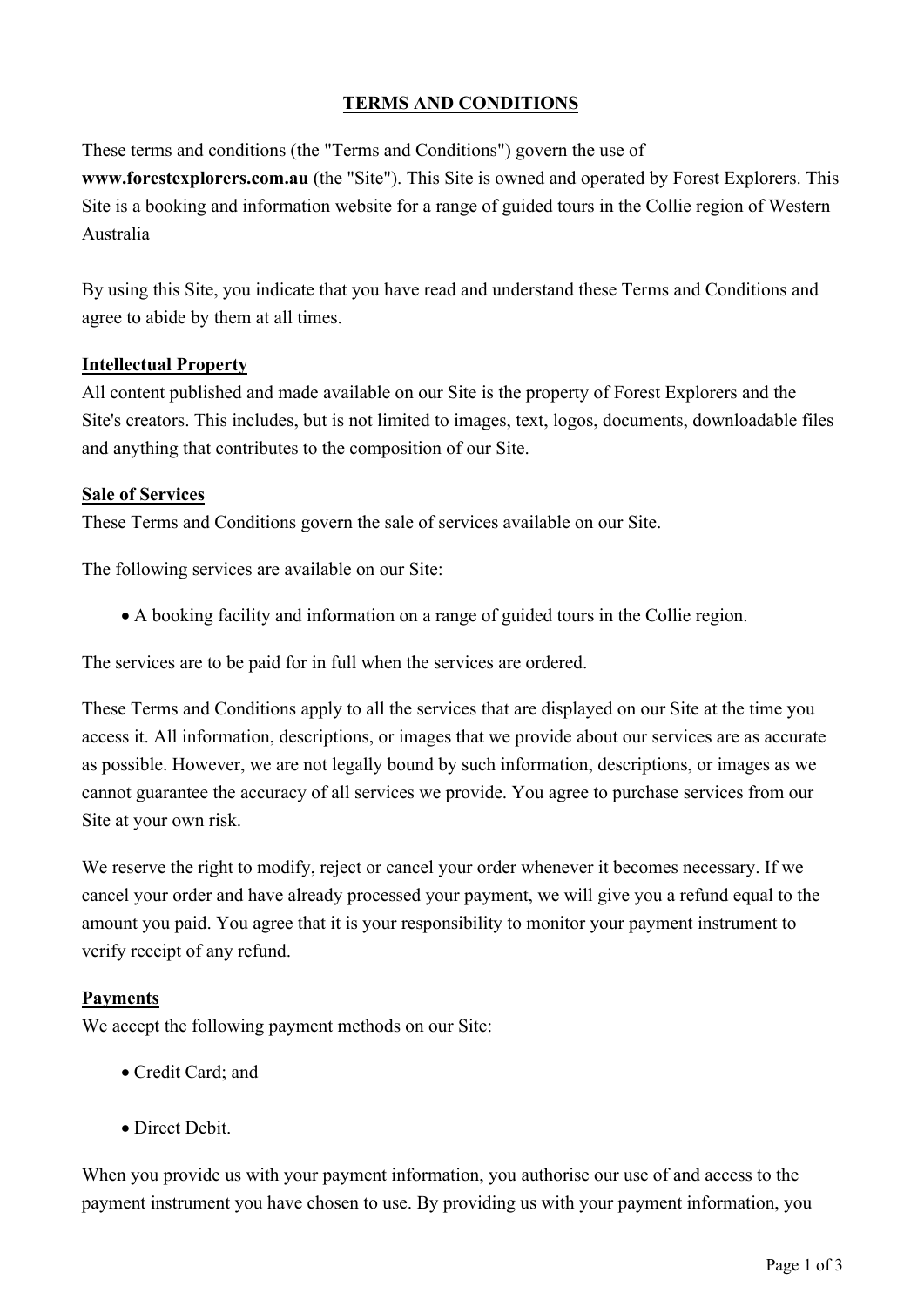authorise us to charge the amount due to this payment instrument.

If we believe your payment has violated any law or these Terms and Conditions, we reserve the right to cancel or reverse your transaction.

# **Refunds**

Refunds for Services

We provide refunds for services sold on our Site as follows:

 The services will be fully refunded if the services are cancelled at least thee days before the services were scheduled to be provided. The option to participate in a rescheduled tour date will be provided.

# **Consumer Protection Law**

Where the *Australian Consumer Law*, Schedule 2 of the *Competition and Consumer Act 2010*, or any other consumer protection legislation in your jurisdiction applies and cannot be excluded, these Terms and Conditions will not limit your legal rights and remedies under that legislation. These Terms and Conditions will be read subject to the mandatory provisions of that legislation. If there is a conflict between these Terms and Conditions and that legislation, the mandatory provisions of the legislation will apply.

### **Links to Other Websites**

Our Site contains links to third party websites or services that we do not own or control. We are not responsible for the content, policies, or practices of any third party website or service linked to on our Site. It is your responsibility to read the terms and conditions and privacy policies of these third party websites before using these sites.

### **Limitation of Liability**

Forest Explorers and our directors, officers, agents, employees, subsidiaries, and affiliates will not be liable for any actions, claims, losses, damages, liabilities and expenses including legal fees from your use of the Site.

### **Indemnity**

Except where prohibited by law, by using this Site you indemnify and hold harmless Forest Explorers and our directors, officers, agents, employees, subsidiaries, and affiliates from any actions, claims, losses, damages, liabilities and expenses including legal fees arising out of your use of our Site or your violation of these Terms and Conditions.

### **Applicable Law**

These Terms and Conditions are governed by the laws of the State of Western Australia.

### **Severability**

If at any time any of the provisions set forth in these Terms and Conditions are found to be